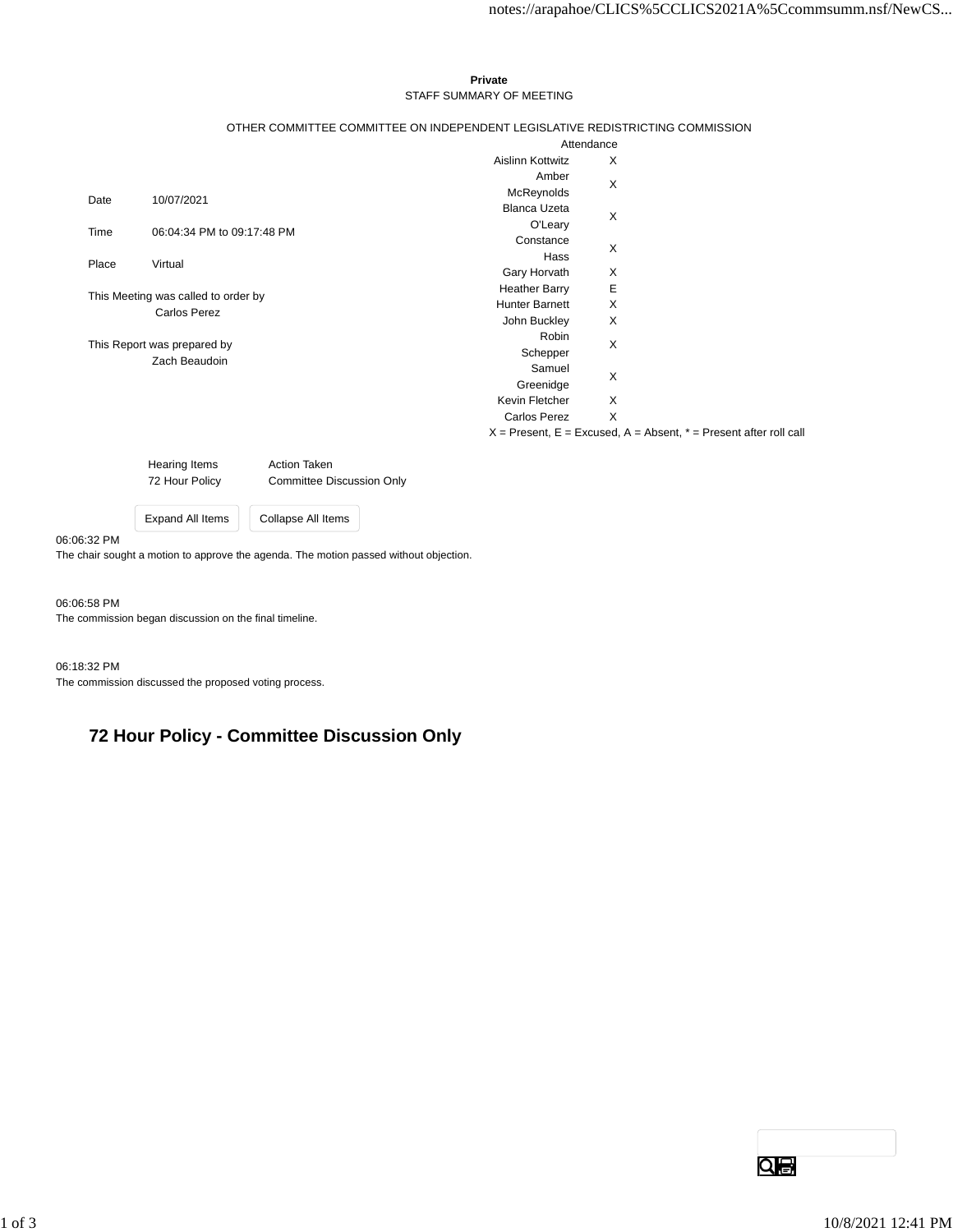06:55:13 PM Motion To pass the policy on when the 72 hour clock begins on plan and amendments. Moved John Buckley Seconded Aislinn Kottwitz Amber McReynolds Blanca Uzeta O'Leary **Constance** Hass Gary Horvath Heather Heatrier Excused<br>Barry Excused **Hunter** Barnett John **Buckley** Robin Schepper Samuel Greenidge Kevin Fletcher Carlos Perez YES: 0 NO: 0 EXC: 1 ABS: 0 FINAL ACTION: Pass Without Objection

#### 06:57:23 PM

Commission staff began presentations of commissioner requested plans and amendments.

07:23:18 PM

The chair opened the floor for additional plan and amendment requests.

07:23:36 PM

Commissioner McReynolds requested that nonpartisan staff draft an additional House Amendment to Staff Map 3. The additional plan titled 'Carrera Compromise House Plan' can be found in Dave's Redistricting.

#### 07:37:54 PM

Commissioner McReynolds requested that nonpartisan staff draft an additional Senate Amendment to Staff Map 3. The additional plan titled 'Carrera Compromise Senate Plan' can be found in Dave's Redistricting.

07:48:06 PM

Uzeta O'Leary requested that nonpartisan staff draft an amendment to plan Staff Senate Plan 3. This amendment impacts the following Districts: SD5, SD6, DS7, SD4, SD35, SD30, SD2. The amendment is titled "Uzeta O'Leary SD 5 Staff Plan 3 amendment."

07:58:20 PM The commission took a brief recess.

08:15:05 PM The meeting resumed.

08:15:14 PM Julia Jackson, commission staff, discussed Commissioner Uzeta O'Leary's request.